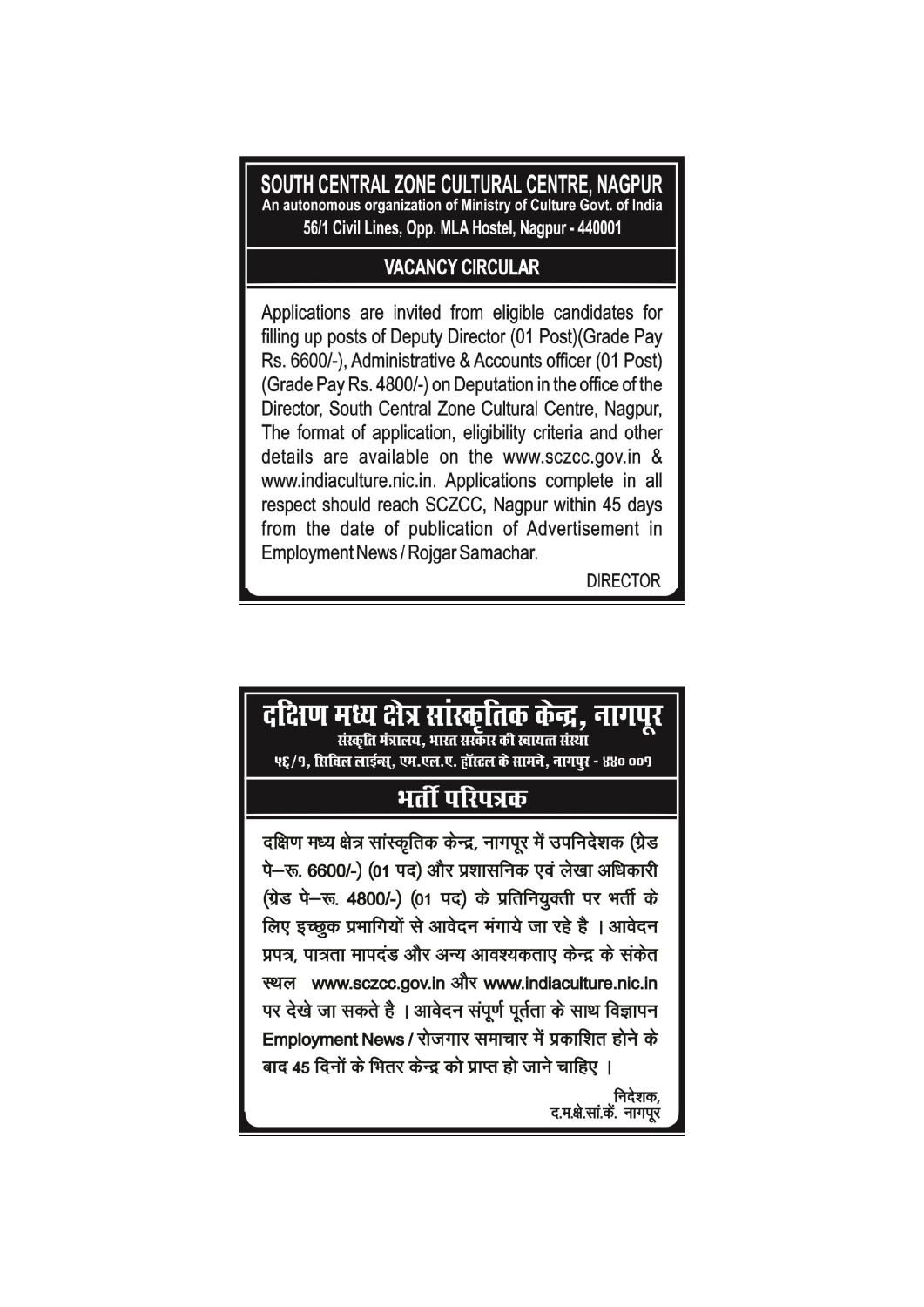#### **SOUTH CENTRAL ZONE CULTURAL CENTRE, NAGPUR**

MINISTRY OF CULTURE, GOVERNMENT OF INDIA 56/1, Civil Line, Nagpur 440 001 (Maharashtra)

No. SCZCC/Estt/Vacancy/ 2393 /2017 Date :- 20 /06/2017

#### **VACANCY CIRCULAR**

Applications are invited from eligible candidates for filling up posts of Deputy Director (01 Post)(Grade Pay Rs. 6600/-), Administrative & Accounts officer (01 Post) (Grade Pay Rs. 4800/-) on Deputation in the office of the Director, South Central Zone Cultural Centre, Nagpur. Applications complete in all respect should reach SCZCC, Nagpur within 45 days from the date of publication of advertisement in Employment News / Rojgar Samachar.

| 02 | $\mathbf{A}$ | Name of the post                       | Administrative - Cum-Accounts Officer                                                                                                                                                                                                                                                                                                                                                                                                       |  |  |
|----|--------------|----------------------------------------|---------------------------------------------------------------------------------------------------------------------------------------------------------------------------------------------------------------------------------------------------------------------------------------------------------------------------------------------------------------------------------------------------------------------------------------------|--|--|
|    | B            | Number of post                         | One                                                                                                                                                                                                                                                                                                                                                                                                                                         |  |  |
|    | $\mathsf{C}$ | Mode of Recruitment                    | Deputation from Central Government/State<br>On                                                                                                                                                                                                                                                                                                                                                                                              |  |  |
|    |              |                                        | Governments or their autonomous bodies/University &                                                                                                                                                                                                                                                                                                                                                                                         |  |  |
|    |              |                                        | have experience in the field related to Art & Culture.                                                                                                                                                                                                                                                                                                                                                                                      |  |  |
|    | D            | Scale of Pay                           | Rs. 9300-34800 + GP Rs. 4800                                                                                                                                                                                                                                                                                                                                                                                                                |  |  |
|    | E            | <b>Eligibility Criteria</b>            | Officers working in Central Government /<br>State<br>Governments<br>or<br>their<br>autonomous<br>bodies<br>Universities.<br>i) Holding analogous post on regular basis.<br>ii) Having 3 years of regular service in the scale of<br>Rs.<br>9300-34800 + GP Rs. 4600 OR<br>iii) Having 5 years of combined regular service in the<br>scale of Rs.9300-34800+ GP Rs. 4600+ GP Rs. 4200<br>iv) Knowledge of accounts & Administrative matters. |  |  |
|    |              |                                        | v) Working Knowledge of Tally ERP (Latest version)                                                                                                                                                                                                                                                                                                                                                                                          |  |  |
|    | F            | Tenure of appointment.                 | The period of deputation including the period of<br>deputation in another ex-cadre post held immediately<br>preceding this appointment in the same or some<br>organization/ department shall ordinary not exceed 3<br>years.                                                                                                                                                                                                                |  |  |
|    | G            | Place of Duty                          | Nagpur (Maharashtra)                                                                                                                                                                                                                                                                                                                                                                                                                        |  |  |
|    | H            | Duties and<br>responsibilities         | Service matter of the employees, Court Cases, Reply to<br>Applications,<br>Reply to Starred<br><b>RTI</b><br>Question,<br>Preparation of Budget Estimate, Accounts & related<br>matters.                                                                                                                                                                                                                                                    |  |  |
|    | 1            | Last Date of Receipt of<br>Application | Within 45 days from the date of publication of<br>Employment<br>Advertisement in<br>News<br>Rojgar<br>$\sqrt{2}$<br>Samachar.                                                                                                                                                                                                                                                                                                               |  |  |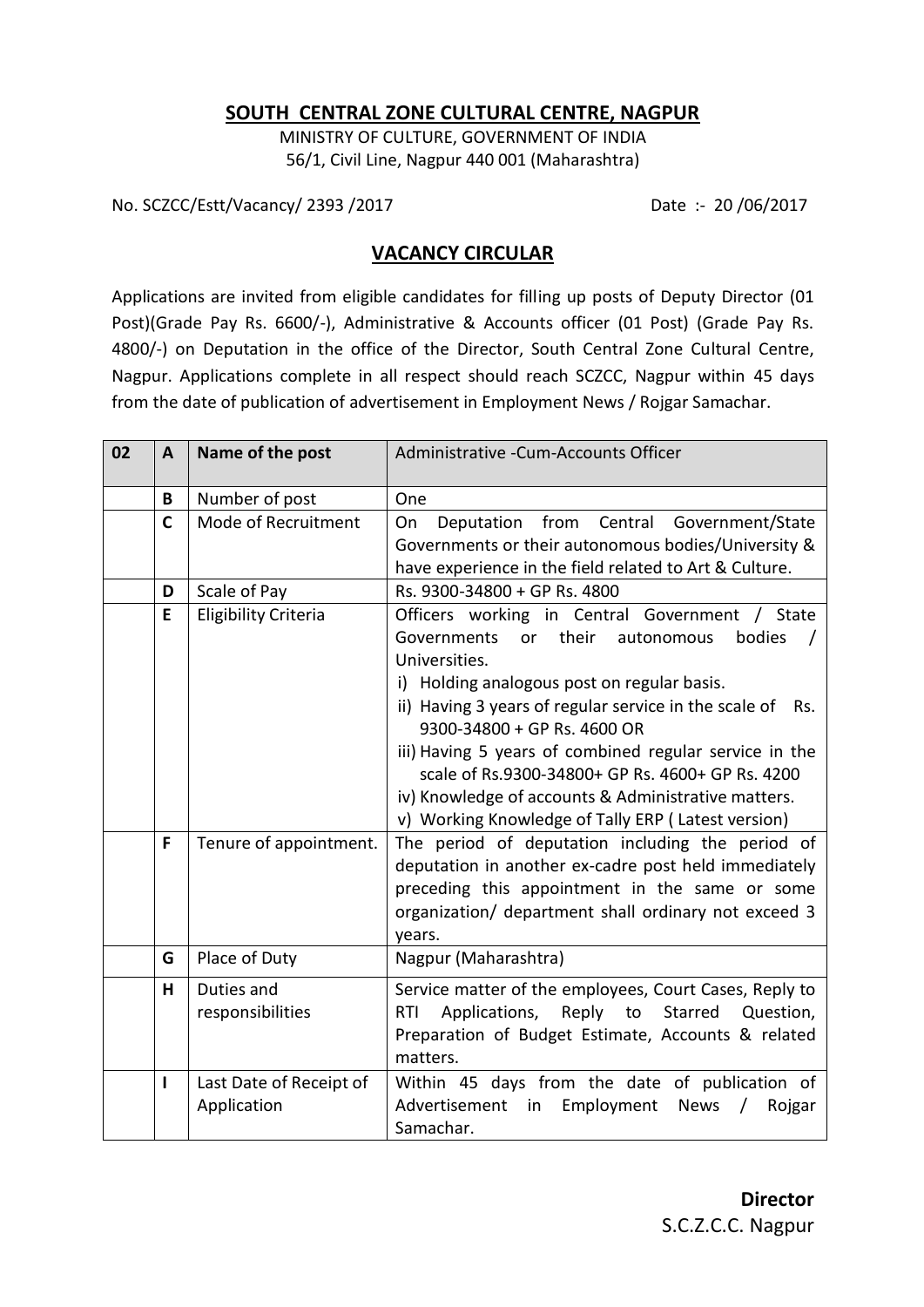## **Application form for the post of Administrative -Cum-Accounts Officer, South Central Zone Cultural Centre, Nagpur**

| $\mathbf{1}$   | Name in Block Letters                                                                                                   |                                                                                                                |                               |          |  |                               |                               |  |
|----------------|-------------------------------------------------------------------------------------------------------------------------|----------------------------------------------------------------------------------------------------------------|-------------------------------|----------|--|-------------------------------|-------------------------------|--|
| 2              | Address/Tel No. /<br>Mobile No. / Email Id                                                                              |                                                                                                                |                               |          |  |                               | Affix recent<br>passport size |  |
| 3              | Date of Birth (in Christian era)                                                                                        |                                                                                                                |                               |          |  |                               | Photograph                    |  |
| $\overline{4}$ | Age as on the date of<br>publication of advertisement                                                                   |                                                                                                                |                               |          |  |                               |                               |  |
| 5              | Educational and other Qualifications:                                                                                   |                                                                                                                |                               |          |  |                               |                               |  |
| 6              | Details of Employment, in chronological order:                                                                          |                                                                                                                |                               |          |  |                               |                               |  |
|                | Name of the Office                                                                                                      | Nature of<br>employment i.e.<br>Ad-hoc or<br>temporary or<br>quasi- permanent<br>or permanent or<br>deputation | Scale of<br>From<br>To<br>Pay |          |  | Nature of duties<br>performed |                               |  |
| $\overline{7}$ | Please state clearly whether in the light of the above information, how you<br>meet the requirements of the post        |                                                                                                                |                               |          |  |                               |                               |  |
| 8              | Additional information, if any, which you would<br>like to mention in support of your suitability for<br>the post       |                                                                                                                |                               |          |  |                               |                               |  |
| 9              | List of Documents attached (All documents should be self-attested. Application should be<br>continuously page numbered) |                                                                                                                |                               |          |  |                               |                               |  |
|                |                                                                                                                         | Document                                                                                                       |                               | Page No. |  |                               |                               |  |
|                |                                                                                                                         |                                                                                                                |                               |          |  |                               |                               |  |
|                |                                                                                                                         |                                                                                                                |                               |          |  |                               |                               |  |

I hereby declared that all statements made in this application are true, Complete and correct to the best of my knowledge and belief. I understand that in the event of any information being found suppressed/ false or ineligibility being detected before or after the selection, my candidature/ appointment is liable to be cancelled.

Signature of the Candidate:……………………………………

Name of Candidate: ………………………..…………………….

Place: ……………..…………..

Date: …………….…………….